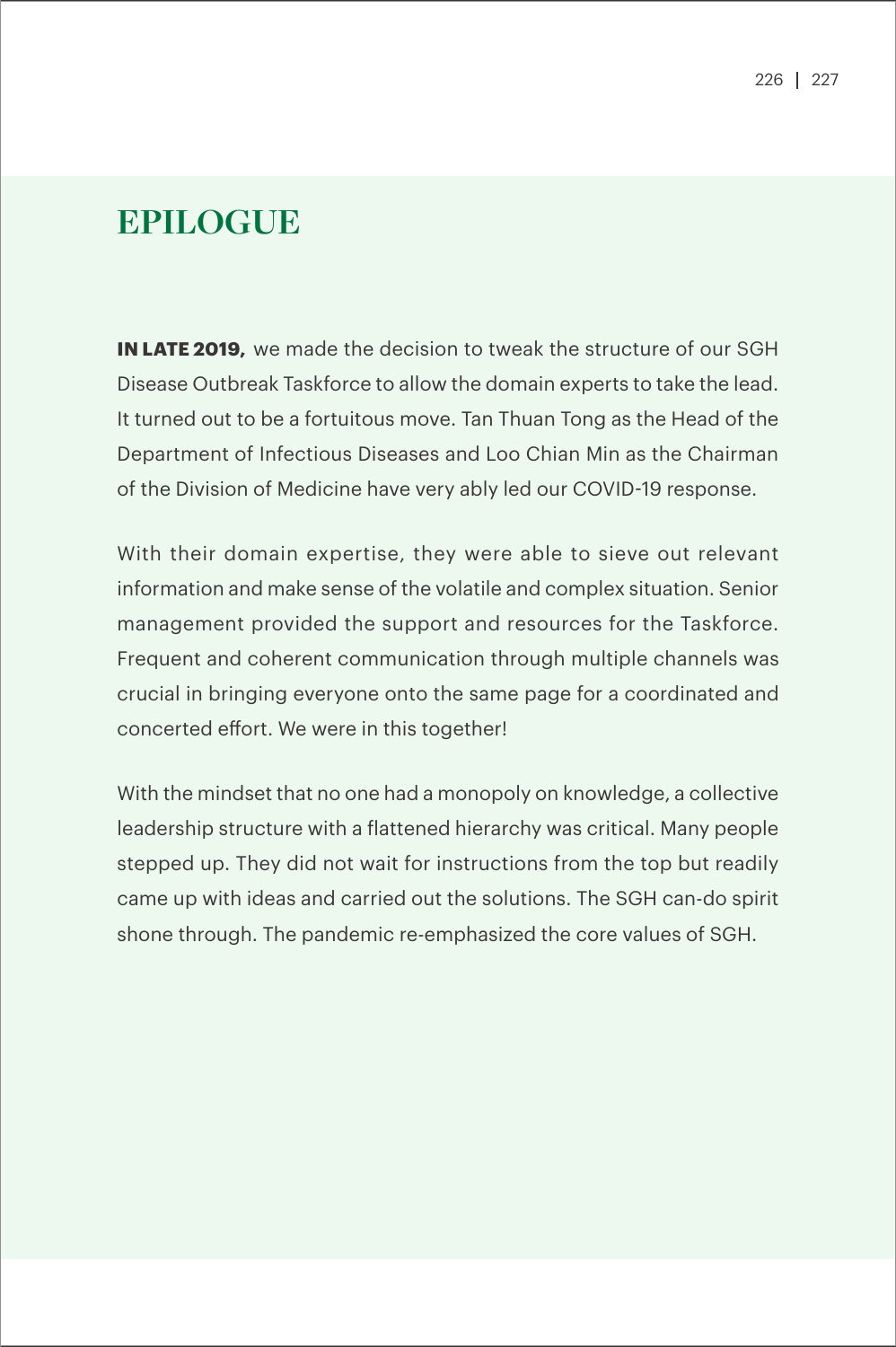Collaborations and teaming across various domains occurred naturally. SARS veterans and epidemic neophytes brought complementary insights and worked seamlessly together. I was initially stunned by how fast our people responded – repurposing space for fever screening, converting wards for isolation purposes, the list goes on. Each of those achievements, taken on their own, was amazing. The fact that they all happened in quick succession, with nary a decree from management, was simply phenomenal.

The pandemic showcased how resilient and innovative our people are. While we had invested in epidemic preparedness, and had in fact exercised several scenarios, the staff still had to come up with creative solutions in a very short time. We all adapted quickly to new ways of working. SGH is not the super-tanker that takes time to change its course. We proved ourselves surprisingly agile.

We have faced three waves of infections in the past two years, driven by different variants of the virus. Each time, we adjusted our approach without letting up on our efforts or vigilance. As this book goes to print, we are in the midst of the biggest community spread of COVID-19 infections thus far. More than 20,000 cases were reported on several days at the end of February 2022. In tandem with the high amount of cases, the number of patients in hospital has also surged.